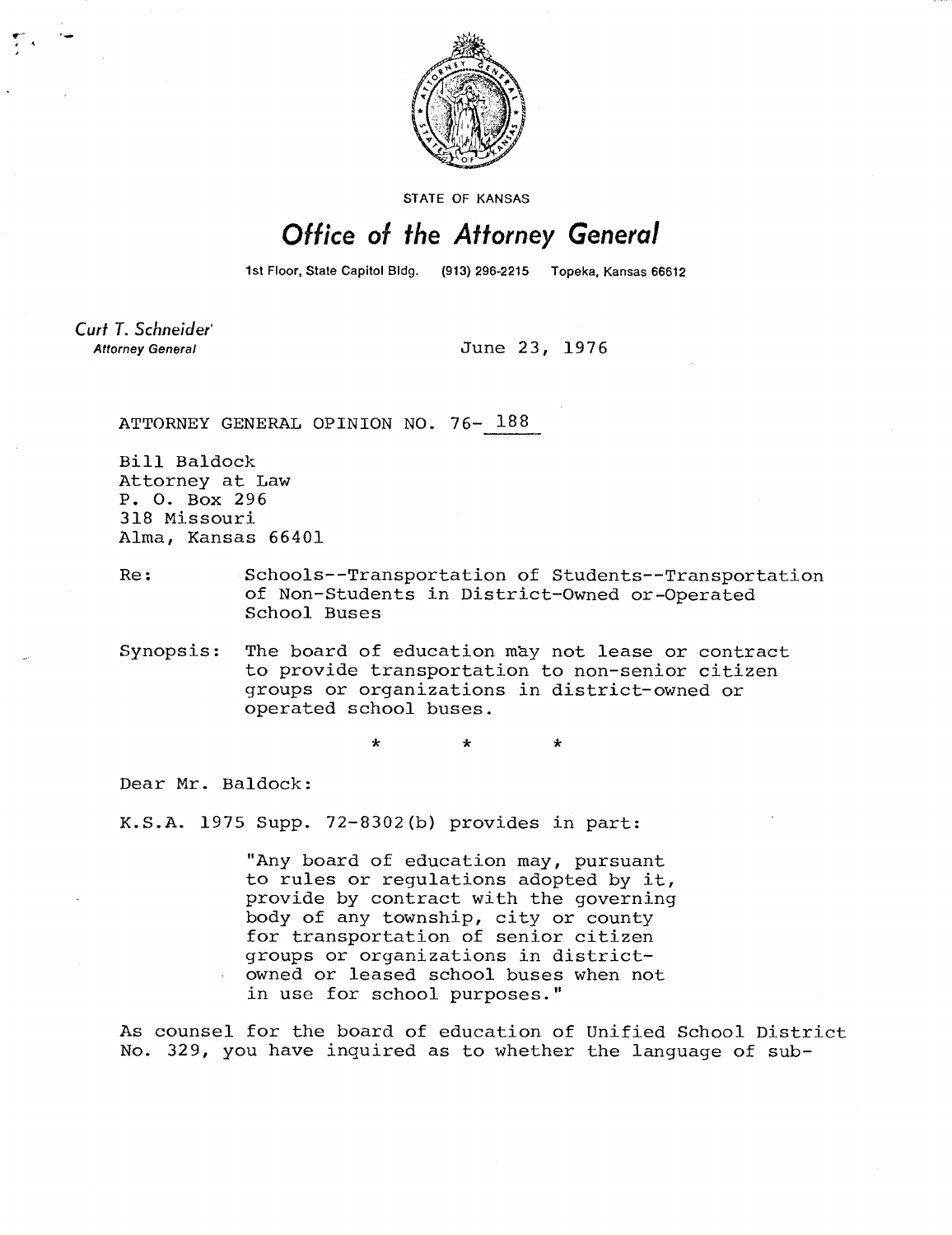Bill Baldock Page Two June 23, 1976

section (b) may be construed broadly enough to permit the board to lease district-owned buses to several of the Wabaunsee County municipalities. The express purpose of the proposed leases is the transportation of children to local swimming pools.

Specifically, you inquired whether the contractual arrangement authorized in K.S.A. 1975 Supp. 72-8302(b) is limited to the transportation of only senior citizen groups and senior citizen organizations, or whether it also allows transportation of non-senior citizens organizations. Further, you have asked, notwithstanding the interpretation of K.S.A. 1975 Supp. 72-8302(b), whether the Board may still lease the use of the bus to a city of other legally organized recreation commission for use in a recreation program by persons other than senior citizens, if the Board assumes no responsibility for any transportation which might occur.

In Kansas, school districts have traditionally been viewed as quasi corporations rather than municipal corporations. Beach v. Leahy, 11 Kan. 23 (1874). The distinction lies primarily in the fact that school districts exercise certain corporate functions and powers, but are not expressly incorporated by statute. Thus, school districts are restricted or limited in the corporate powers and perogatives it may exercise. Generally, the powers of school districts are only those which are expressly conferred or are implied as necessary to the carrying out of the objectives of the pertinent statutory authority. 68 Am. Jur. 2d, Schools, § 15. Thus, the question herein involved becomes whether the pertinent statutory authority, K.S.A. 72-8301 et seq. expressly or by necessary implication confers authority upon the school district, through the board of education, to permit districtowned or -controlled school buses to transport children to non-school related swimming lessons and recreation.

The pertinent laws governing school buses and their operation are generally found at K.S.A. 72-8301 et seq. A thorough examination of the statutes finds neither an express nor implied grant of authority to any board of education to provide by contract or lease bus transportation to any non-school related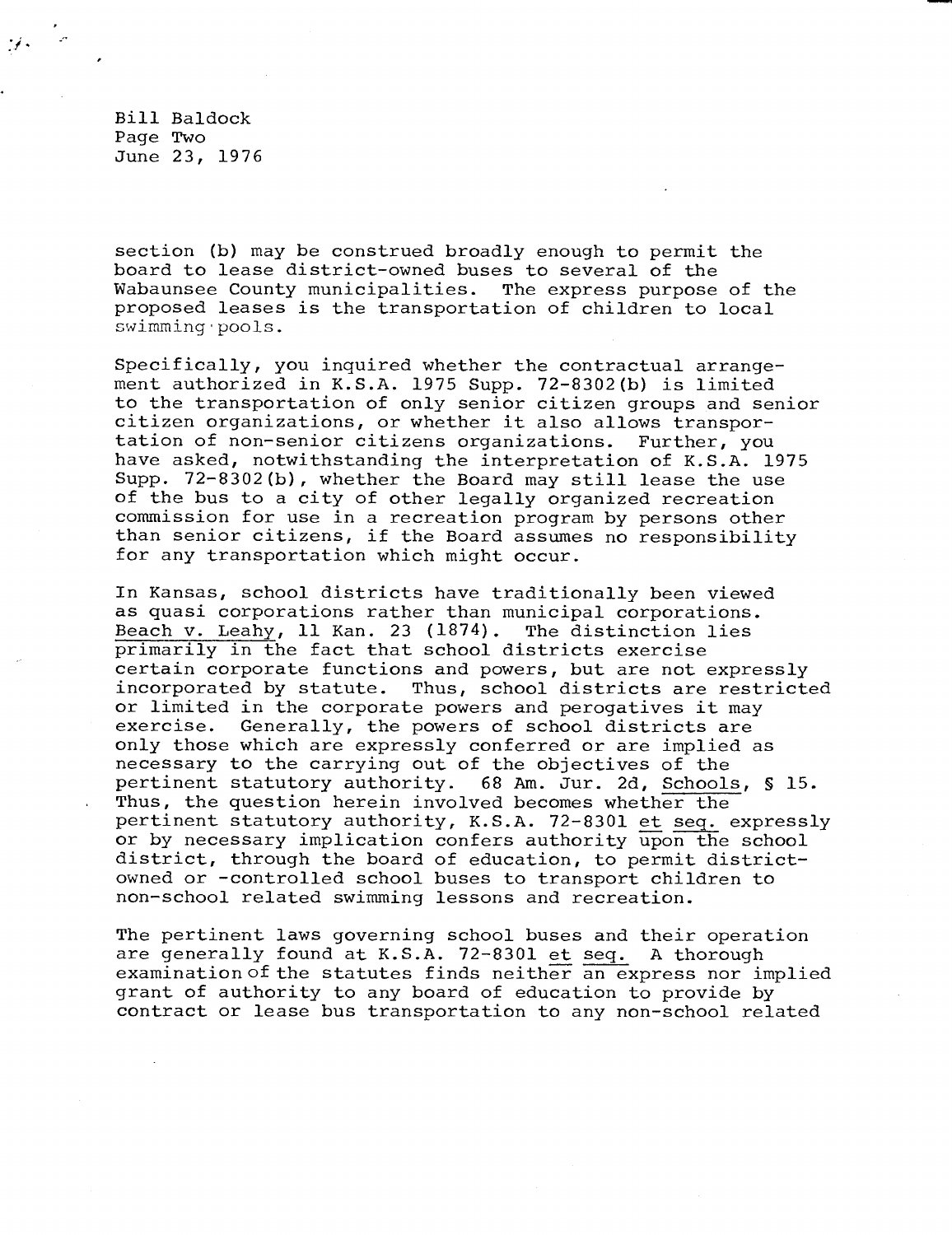Bill Baldock Page Three June 23, 1976

activities of functions except as contained in K.S.A. 1975 Supp. 72-8302(b). The phrase " . . . senior citizen groups or organizations", as found in subsection (b), contains the only express grant of authority for the board to contract with the city or county in providing non-school related bus transportation. Grammatically, it seems beyond much question that the adjectives "senior" and "citizen" were intended to modify both the words "groups" and "organizations". Had the intent behind the use of the word "organizations" been to connote groups other than those for senior citizens, the Legislature could have readily inserted the word "other" before "organization" and accomplished that objective. Effective July 1, 1976, K.S.A. 72-8302(b) has been amended by the 1975 Legislature to read as follows:

> "(b) Any board of education may, pursuant to a policy developed and adopted by it, provide by contract with the governing body of any township, city or county for transportation of senior citizen groups or organizations or with the governing authority of any nonpublic school for transportation of pupils attending such nonpublic school to or from interschool or intraschool functions or activities in district-owned or leased school buses when not in use for school purposes."

None of these changes are germane to the issues involved herein. Thus, it is my opinion that the board of education may not lease or contract to provide transportation to non-senior citizen groups or organizations in district-owned or -operated school buses.

In your second question, you inquired whether the district may nevertheless lease district-owned school buses to the city for use in the city's summer recreation program if the district or board of education is released to assumes no liability for the buses' operation. For those reasons cited earlier limiting the school district's and board's corporate